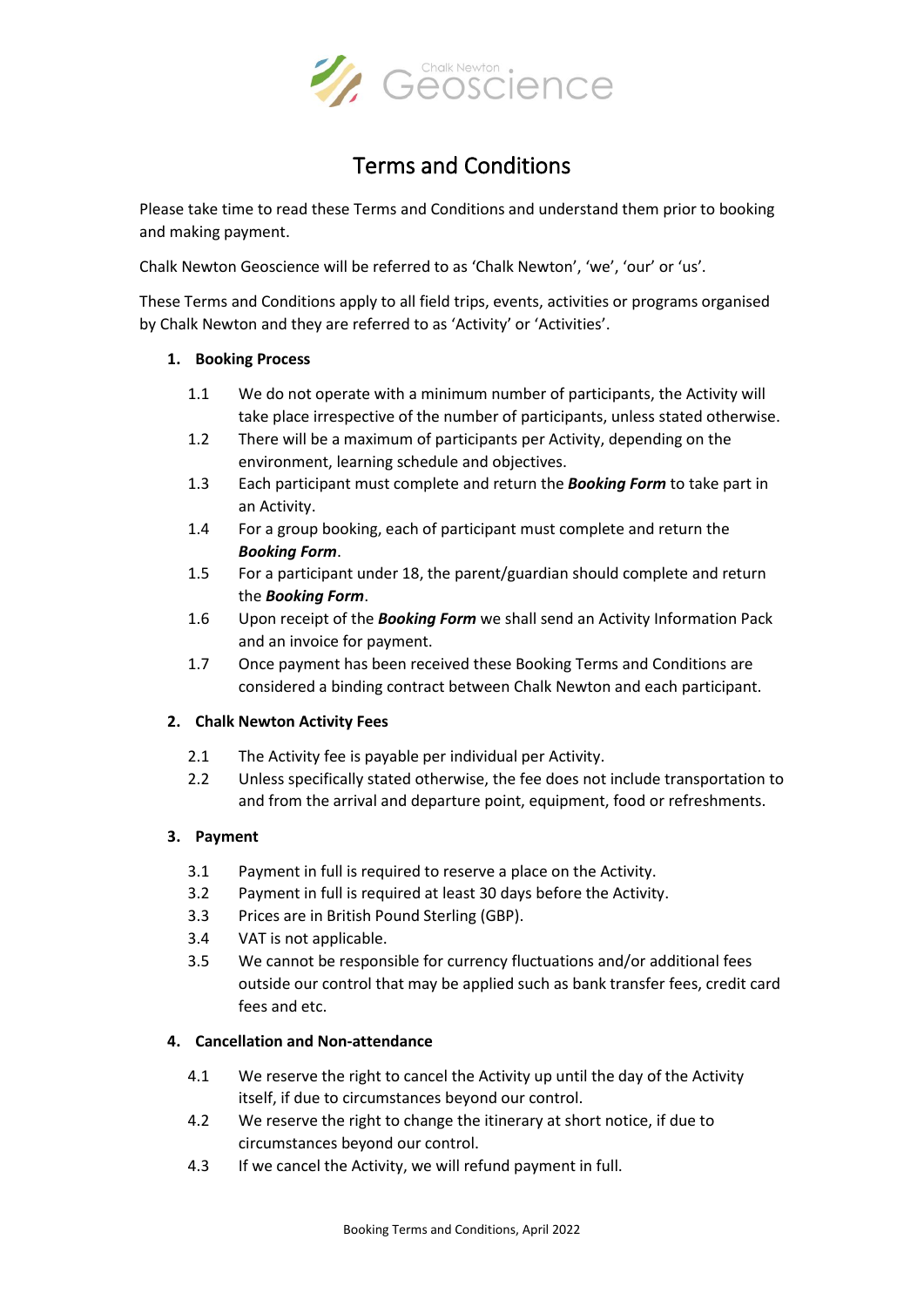

- 4.4 If we cancel the Activity, we may offer you an alternative Activity on the same day or at a later date without further fees payable.
- 4.5 We shall not be liable for accommodation and travel costs if a course is cancelled, postponed or relocated and **strongly** recommend you acquire travel/holiday insurance to cover for such eventualities.
- 4.6 If the participant cancels the Activity more than 30 days before the Activity date, we will refund the payment in full.
- 4.7 If the Activity cannot take place due to Covid-19 related guidelines or legislation, a full refund will be provided.
- 4.8 Participants are required to arrive at the meeting point or pick-up point at the start time stated in the Activity Information Pack. Missing this start time will not result in a refund.

# **5. Fitness, Health and Safety**

- 5.1 An Activity Information Pack will be provided before the Activity and will include details on the environment, suitability, level of physical fitness required and a risk assessment.
- 5.2 Participants will need to ensure they are in a satisfactory state of health before participating in the Activity.
- 5.3 Each participant is required to read and understand the risk assessment before participating in the Activity.
- 5.4 We strongly recommend that participants with any fitness and health concerns, should seek professional medical advice before making payment.
- 5.5 Participants will need to complete and a *Medical and Consent Form*; for participants under 18 it will need completing by the parent/guardian.
- 5.6 Participants are requested to inform us prior to the trip of any medical conditions that may affect your participation or arise during the Activity.
- 5.7 As with any outdoor field Activity there is always an element of risk and participants must understand such risks and agree to undertake the Activity at their own risk.
- 5.8 Safety equipment will be provided including personal protection equipment and will be worn when requested.

# **6. Insurance and Liability**

- 6.1 We have public and products liability insurance to £5,000,000 and Professional indemnity insurance to £5,000,000.
- 6.2 We **strongly advise** participants arrange suitable personal insurance that may cover travel, cancelations, personal injury and personal belongings.
- 6.3 Overseas participants (non-UK residents) **must** be insured against cancellation, accident and medical care in the UK including repatriation.
- 6.4 Participants should be aware some insurance policies exclude cover for certain activities. Participants are advised to check carefully the terms of their insurance policy.
- 6.5 We shall not will be responsible for any loss, theft, injury or damage to participants vehicles or contents while undertaking an Activity.